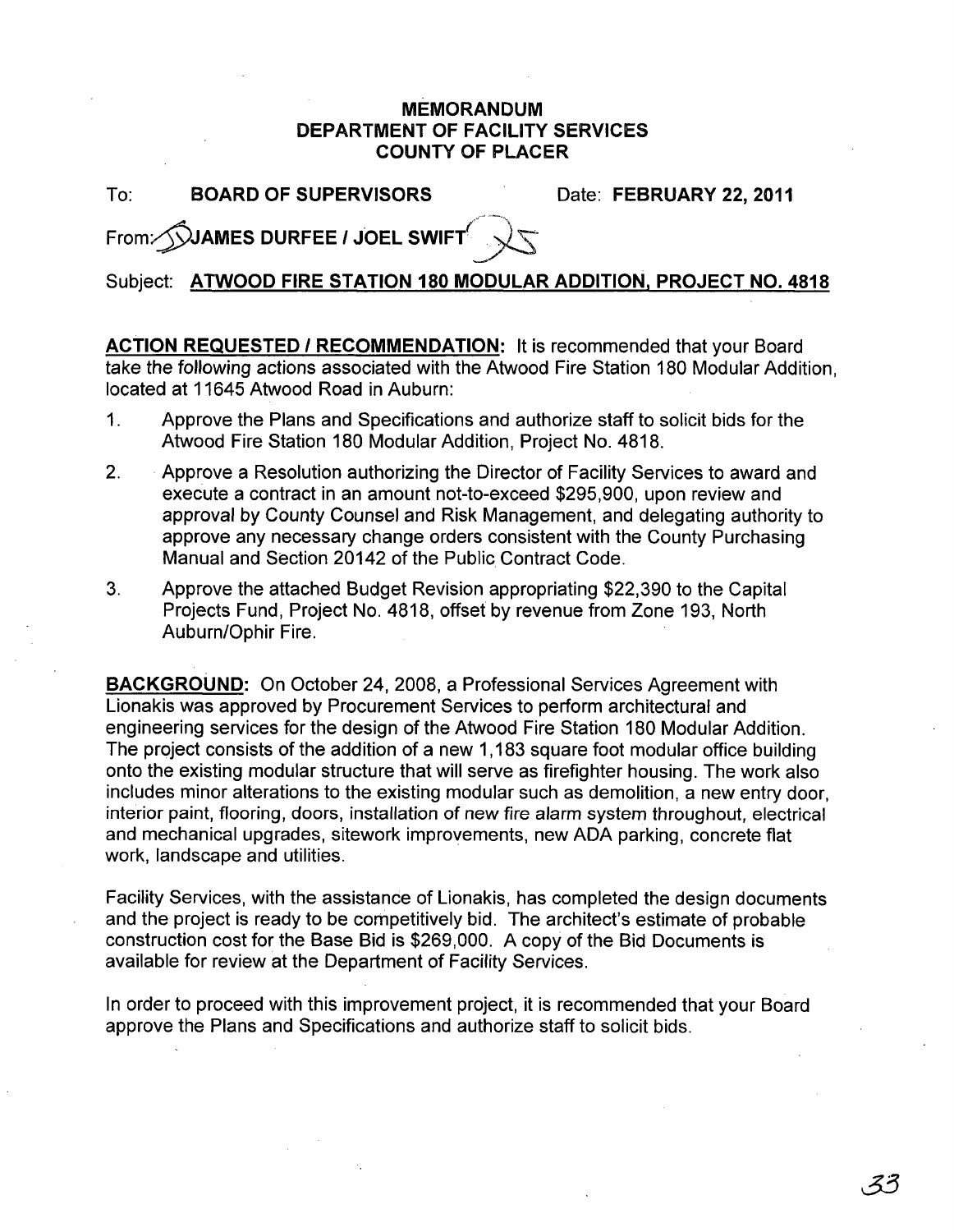BOARD OF SUPERVISORS ATWOOD FIRE STATION 180 MODULAR ADDITION FEBRUARY 22, 2011 PAGE 2 OF 2

**ENVIRONMENTAL CLEARANCE:** This project is exempt from the California Environmental Quality Act pursuant to Section 15301 - that provides for operation, repair, maintenance, or minor alteration of existing structures or facilities not expanding existing uses.

**FISCAL IMPACT:** The total project cost is estimated to be \$472,390, including \$295,900 for construction and contingency, and \$176,490 for design, project ' management, bidding, permit fees and contract administration. In order to fully fund this project, the attached Budget Revision is required, appropriating \$22,390 to the Capital Projects Fund, Project No. 4818, offset by revenue from Zone 193, North Auburn/Ophir· Fire.

AVAILABLE FOR REVIEW AT THE DEPARTMENT OF FACILITY SERVICES: BID DOCUMENTS

ATTACHMENT: RESOLUTION BUDGET REVISION

JD:JS:RU:LJ:SH

CC: COUNTY EXECUTIVE OFFICE<br>PROCUREMENT SERVICES

T:\FAC\BSMEMO2011\4818 STATION 180 P&S.DOC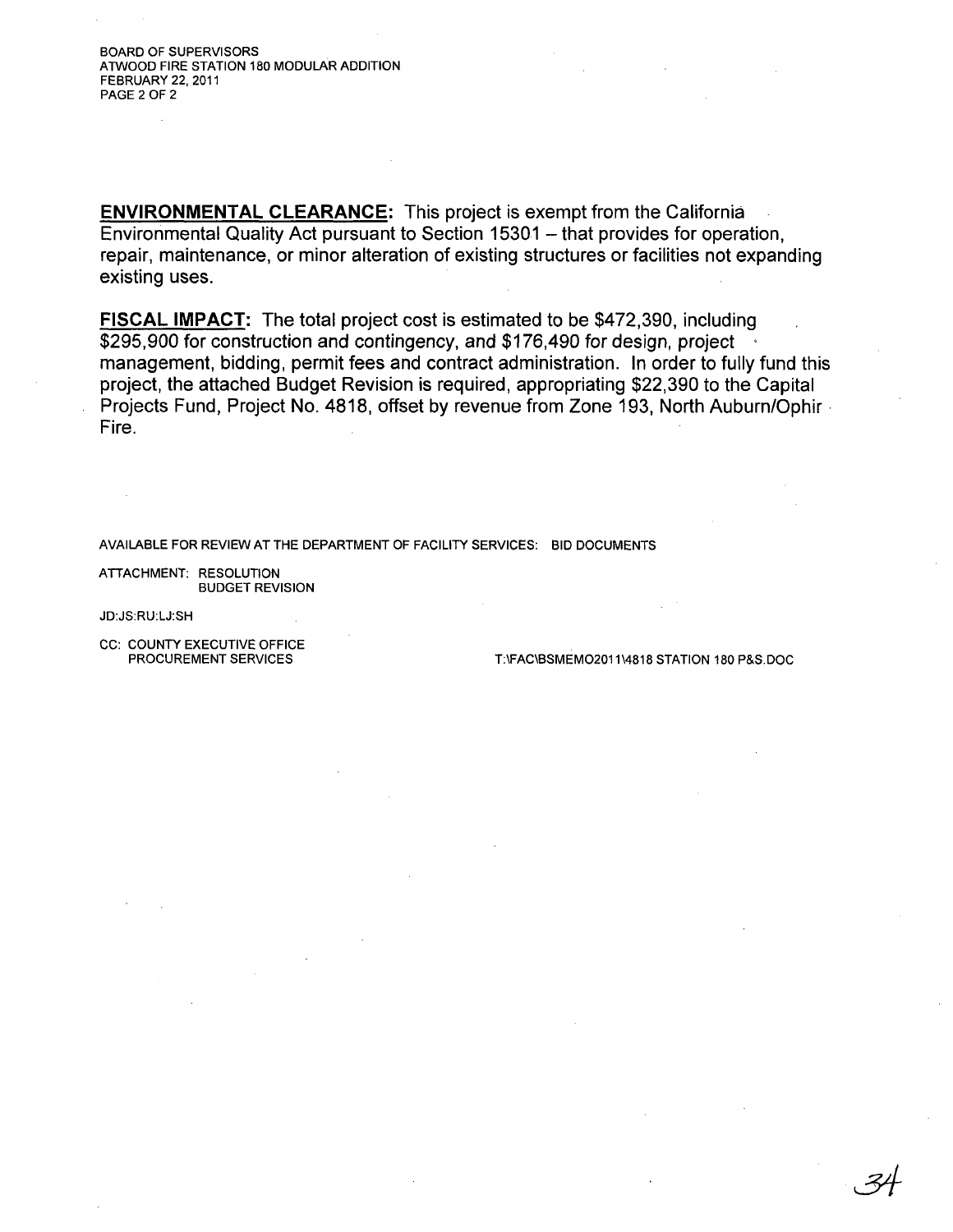## **Before the Board of Supervisors County of Placer, State of California**

**Resolution** 

**In the matter of: A RESOLUTION DELEGATING AUTHORITY TO THE DIRECTOR OF FACILITY SERVICES TO TAKE VARIOUS ACTIONS ASSOCIATED WITH THE ATWOOD FIRE STATION 180 MODULAR ADDITION, PROJECT NO. 4818.** 

| The following                                |                                                |  | <b>RESOLUTION</b> was duly passed by the Board of Supervisors of |  |  |  |  |  |  |  |  |
|----------------------------------------------|------------------------------------------------|--|------------------------------------------------------------------|--|--|--|--|--|--|--|--|
|                                              | the County of Placer at a regular meeting held |  | by the                                                           |  |  |  |  |  |  |  |  |
| following                                    |                                                |  |                                                                  |  |  |  |  |  |  |  |  |
| vote on roll call:                           |                                                |  |                                                                  |  |  |  |  |  |  |  |  |
| Ayes:                                        |                                                |  |                                                                  |  |  |  |  |  |  |  |  |
| Noes:                                        |                                                |  |                                                                  |  |  |  |  |  |  |  |  |
| Absent:                                      |                                                |  |                                                                  |  |  |  |  |  |  |  |  |
| Signed and approved by me after its passage. |                                                |  |                                                                  |  |  |  |  |  |  |  |  |
|                                              |                                                |  |                                                                  |  |  |  |  |  |  |  |  |
| Attest:                                      |                                                |  | Chairman, Board of Supervisors                                   |  |  |  |  |  |  |  |  |
|                                              |                                                |  |                                                                  |  |  |  |  |  |  |  |  |

Clerk of said Board

**BE IT HEREBY RESOLVED** by the Board of Supervisors of the County of Placer, State of California, that this Board delegates authority to the Director of Facility Services to award and execute a construction contract in an amount not-to-exceed \$295,900, upon review and approval of County Counsel and Risk Management, and to delegate the authority to the Director to execute required change orders consistent with the County purchasing Manual and Section 20142 of the Public Contract Code.